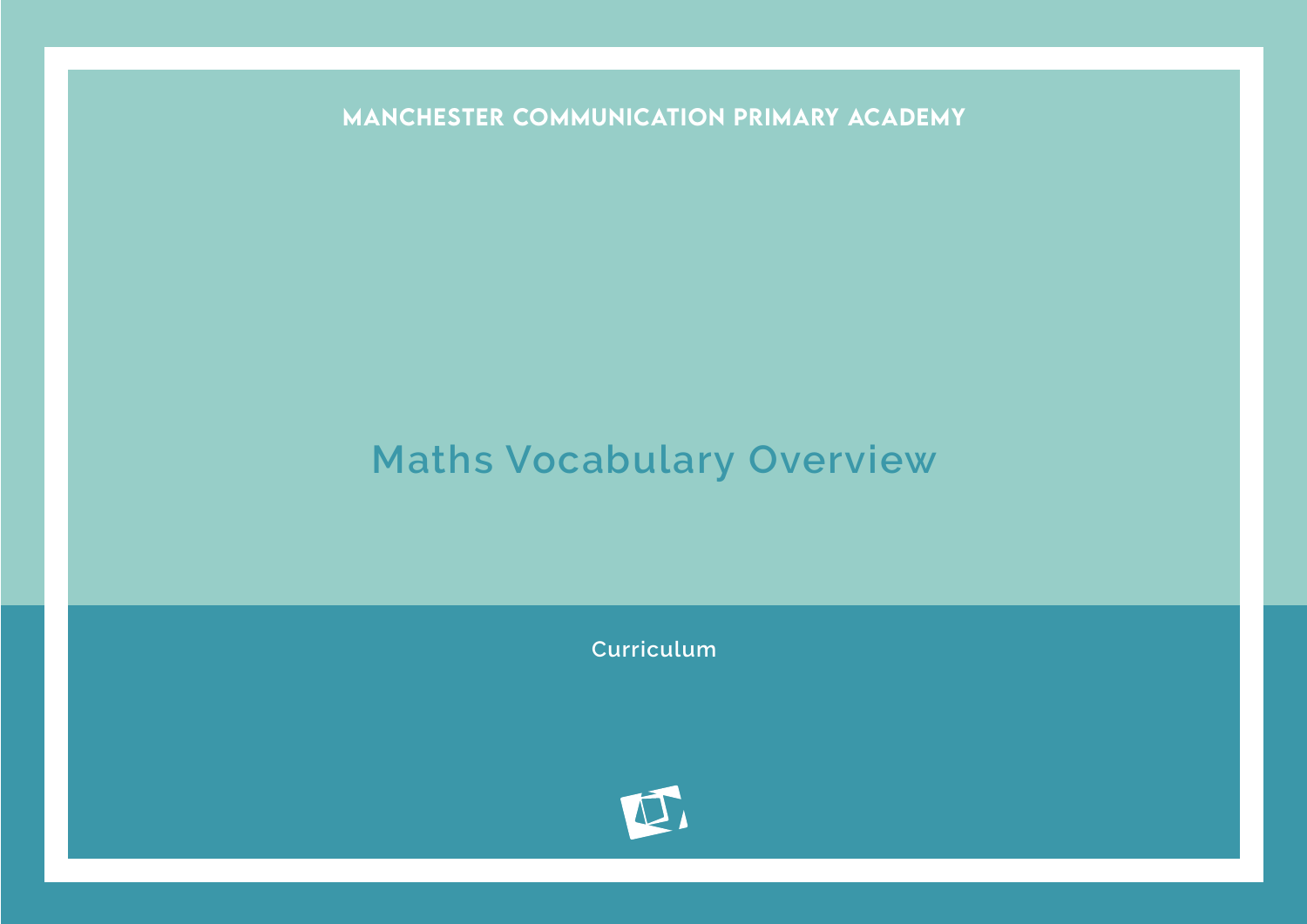| <b>Number and Place Value</b>                                                                                                                                                                                                                                                       |                                                                                                                                                                                                                                                                                                                                         |                                                                                                                                                                                |                                                                                                                                                                                                                                                                                                                                                                                                                   |                                                                                                                                                                                                                                                                                                                                                                                                                                                                                                                                                                            |                                                   |
|-------------------------------------------------------------------------------------------------------------------------------------------------------------------------------------------------------------------------------------------------------------------------------------|-----------------------------------------------------------------------------------------------------------------------------------------------------------------------------------------------------------------------------------------------------------------------------------------------------------------------------------------|--------------------------------------------------------------------------------------------------------------------------------------------------------------------------------|-------------------------------------------------------------------------------------------------------------------------------------------------------------------------------------------------------------------------------------------------------------------------------------------------------------------------------------------------------------------------------------------------------------------|----------------------------------------------------------------------------------------------------------------------------------------------------------------------------------------------------------------------------------------------------------------------------------------------------------------------------------------------------------------------------------------------------------------------------------------------------------------------------------------------------------------------------------------------------------------------------|---------------------------------------------------|
| Year 1                                                                                                                                                                                                                                                                              | Year <sub>2</sub>                                                                                                                                                                                                                                                                                                                       | Year 3                                                                                                                                                                         | Year 4                                                                                                                                                                                                                                                                                                                                                                                                            | Year <sub>5</sub>                                                                                                                                                                                                                                                                                                                                                                                                                                                                                                                                                          | Year <sub>6</sub>                                 |
| backwards<br>digit<br>even<br>exchange<br>fewer<br>firstsecond<br>forwards<br>half-way between<br>least<br>most<br>number line<br>number square<br>number track<br>numbers to 100 (and<br>beyond)<br>odd<br>ones<br>repeating pattern<br>roughly<br>'teens' number<br>tens<br>units | $>$ and $<$<br>consecutive<br>continue<br>exact<br>exactly<br>hundreds<br>nearest<br>numeral<br>one- digit number<br>partition<br>place, place value<br>predict<br>represents<br>round<br>rule<br>sequence<br>sequence<br>stands for<br>thousand<br>three-digit number<br>twenty-first, twenty-sec-<br>ond<br>two-digit number<br>value | approximate<br>approximately<br>estimate<br>near double<br>one hundred less<br>one hundred more<br>place holder<br>relationship<br>round down<br>round up<br>zero to thousand+ | above zero<br>below zero<br>classify<br>consecutive<br>hundred thousand<br>integer<br>minus<br>negative integer<br>negative number<br>next<br>numeral<br>one thousand less<br>one thousand more<br>positive integer<br>positive number<br>property<br>Roman numerals to 100 (I)<br>to C)<br>round to the nearest 10<br>round to the nearest 100<br>round to the nearest 1000<br>sort<br>ten thousand<br>thousands | * is approximately equal to<br>approximation<br>ascending order<br>composite number<br>cube<br>$\bullet$<br>cubed number<br>$\bullet$<br>descending order<br>greater than or equal to $\ge$<br>less than or equal to $\leq$<br>$\bullet$<br>million<br>$\bullet$<br>one squared, two squared<br>etc<br>prime number<br>$\bullet$<br>Roman numerals to 1000<br>$\bullet$<br>(M)<br>round to the nearest 10000<br>$\bullet$<br>round to the nearest<br>$\bullet$<br>100000<br>square/d number<br>$\bullet$<br>term-to-term rule<br>$\bullet$<br>to the power of<br>$\bullet$ | factorise<br>numbers to ten million+<br>recurring |
|                                                                                                                                                                                                                                                                                     |                                                                                                                                                                                                                                                                                                                                         |                                                                                                                                                                                |                                                                                                                                                                                                                                                                                                                                                                                                                   |                                                                                                                                                                                                                                                                                                                                                                                                                                                                                                                                                                            |                                                   |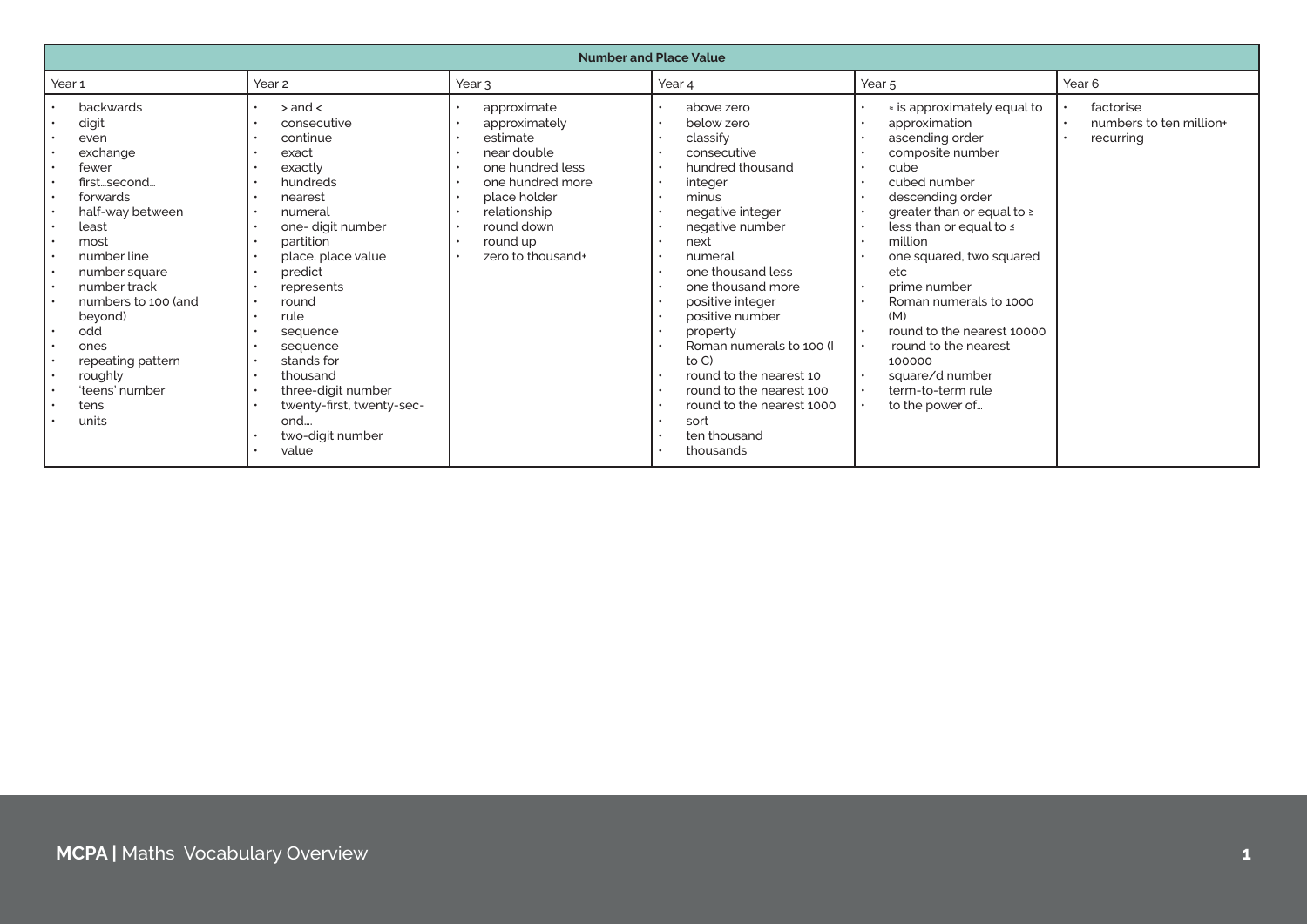| <b>Addition and Subtraction</b>                                                                                                                                                                                                                                                 |                                                                                                                                                                                                                                                                                                                                        |                                                                                                                                                                                                      |                                                                 |                                                                                                              |                                                                                                                                           |
|---------------------------------------------------------------------------------------------------------------------------------------------------------------------------------------------------------------------------------------------------------------------------------|----------------------------------------------------------------------------------------------------------------------------------------------------------------------------------------------------------------------------------------------------------------------------------------------------------------------------------------|------------------------------------------------------------------------------------------------------------------------------------------------------------------------------------------------------|-----------------------------------------------------------------|--------------------------------------------------------------------------------------------------------------|-------------------------------------------------------------------------------------------------------------------------------------------|
| Year 1                                                                                                                                                                                                                                                                          | Year 2                                                                                                                                                                                                                                                                                                                                 | Year <sub>3</sub>                                                                                                                                                                                    | Year 4                                                          | Year <sub>5</sub>                                                                                            | Year 6                                                                                                                                    |
| $\overline{a}$<br>$\ddot{}$<br>$\equiv$<br>add<br>difference between<br>equal to<br>$\bullet$<br>how much less is?<br>less than<br>minus<br>more than<br>number bond<br>number fact<br>no. sentence operation<br>plus<br>put together<br>sign<br>subtract<br>take away<br>total | addition<br>calculate<br>calculation<br>correct<br>difference<br>$\bullet$<br>$\bullet$<br>inverse<br>one hundred less<br>$\bullet$<br>one hundred more<br>subtraction<br>sum<br>symbol<br>tens boundary                                                                                                                               | column(ar) addition<br>column(ar) subtraction<br>$\ddot{\phantom{a}}$<br>equation<br>exchange<br>$\bullet$<br>hundreds boundary<br>$\ddot{\phantom{a}}$<br>inverse operation<br>$\ddot{\phantom{1}}$ | decrease<br>increase<br>$\bullet$                               | tenths boundary<br>units boundary                                                                            | brackets<br>common multiple<br>long division<br>long multiplication<br>order of operations - BOD-<br>MAS<br>quotient<br>recurring decimal |
|                                                                                                                                                                                                                                                                                 |                                                                                                                                                                                                                                                                                                                                        |                                                                                                                                                                                                      | <b>Multiplication and Division</b>                              |                                                                                                              |                                                                                                                                           |
| array<br>count on (2s, 5s, 10s)<br>equal to<br>group<br>grouping<br>multiple<br>share<br>sharing                                                                                                                                                                                | lots of<br>groups of<br>$\bullet$<br>x times<br>multiply<br>multiplied by<br>multiplication<br>multiple of<br>product<br>twice<br>as big as<br>as long as<br>as wide as<br>repeated addition<br>row column<br>share equally<br>group in pairs<br>equal groups of<br>$\div$ divide<br>divided by<br>divided into<br>division<br>inverse | equation<br>inverse operation<br>$\bullet$<br>remainder                                                                                                                                              | divisible by<br>factor<br>$\bullet$<br>factor pair<br>$\bullet$ | common factor<br>divisibility<br>$\bullet$<br>divisor<br>$\bullet$<br>factorise<br>$\bullet$<br>prime factor |                                                                                                                                           |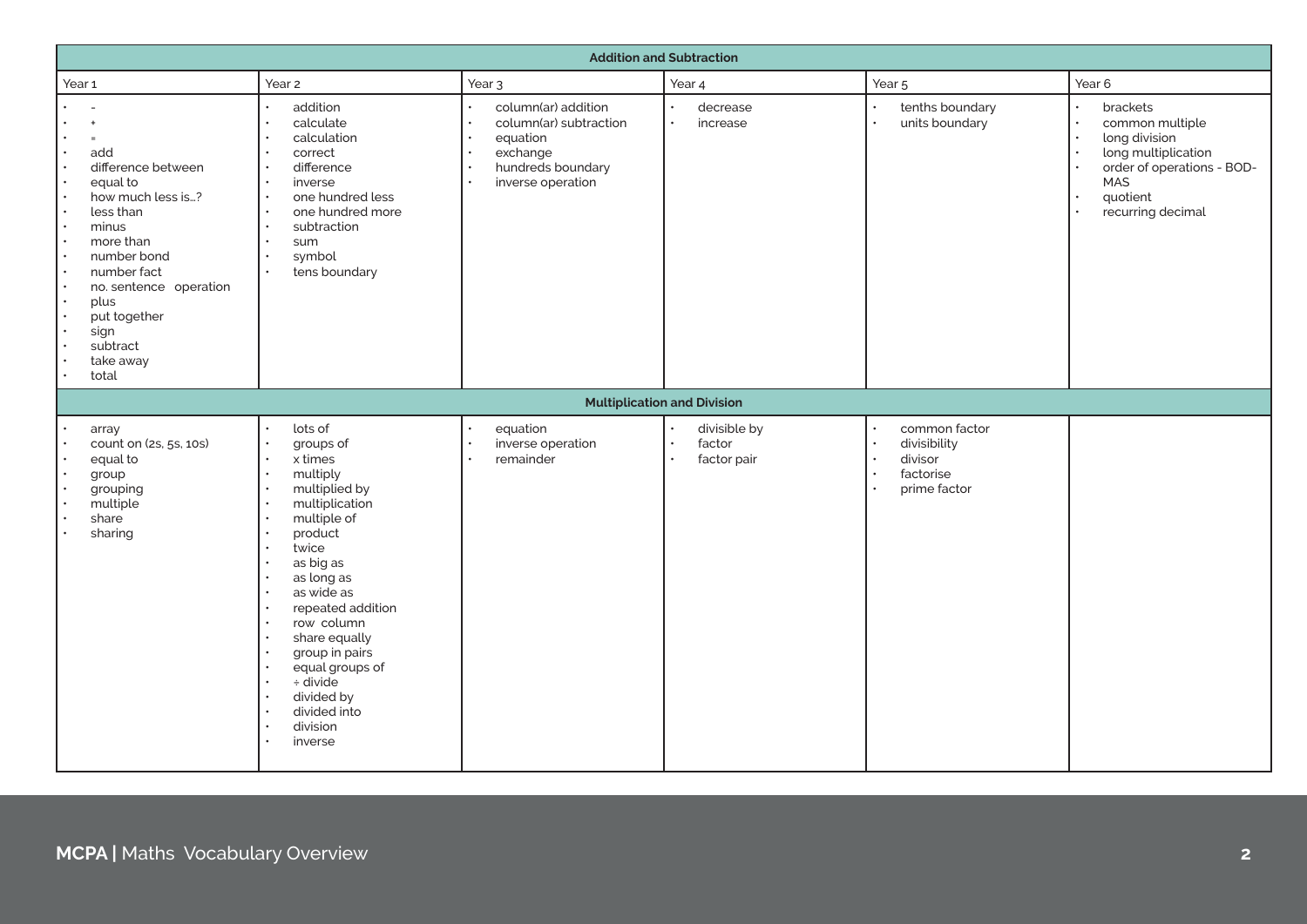| <b>Fractions</b>                                                                                                                                                                                                                                                                                                                                                                                                                            |                                                                                                                                                                                                                                                                                                                                                                                                                                                                                                                  |                                                                                                                                                                                                                                                                                                                                                                                                                                                                                                                                                                                                                                                        |                                                                                                                                                                                                       |                                                                                                                                                                                                                       |                                                                                                                                                                                                                                              |
|---------------------------------------------------------------------------------------------------------------------------------------------------------------------------------------------------------------------------------------------------------------------------------------------------------------------------------------------------------------------------------------------------------------------------------------------|------------------------------------------------------------------------------------------------------------------------------------------------------------------------------------------------------------------------------------------------------------------------------------------------------------------------------------------------------------------------------------------------------------------------------------------------------------------------------------------------------------------|--------------------------------------------------------------------------------------------------------------------------------------------------------------------------------------------------------------------------------------------------------------------------------------------------------------------------------------------------------------------------------------------------------------------------------------------------------------------------------------------------------------------------------------------------------------------------------------------------------------------------------------------------------|-------------------------------------------------------------------------------------------------------------------------------------------------------------------------------------------------------|-----------------------------------------------------------------------------------------------------------------------------------------------------------------------------------------------------------------------|----------------------------------------------------------------------------------------------------------------------------------------------------------------------------------------------------------------------------------------------|
| Year 1                                                                                                                                                                                                                                                                                                                                                                                                                                      | Year 2                                                                                                                                                                                                                                                                                                                                                                                                                                                                                                           | Year <sub>3</sub>                                                                                                                                                                                                                                                                                                                                                                                                                                                                                                                                                                                                                                      | Year 4                                                                                                                                                                                                | Year <sub>5</sub>                                                                                                                                                                                                     | Year 6                                                                                                                                                                                                                                       |
| fraction<br>half<br>halve<br>quarter<br>whole                                                                                                                                                                                                                                                                                                                                                                                               | equal parts<br>four quarters<br>fraction<br>one half<br>one quarter<br>one third<br>one whole<br>part<br>three quarters<br>two halves<br>two quarters                                                                                                                                                                                                                                                                                                                                                            | denominator<br>$\bullet$<br>$\bullet$<br>numerator<br>one tenth<br>tenths<br>three thirds<br>two thirds                                                                                                                                                                                                                                                                                                                                                                                                                                                                                                                                                | decimal<br>decimal fraction<br>decimal place<br>decimal point<br>eighth<br>fifth<br>for every<br>hundredth<br>in every<br>proportion<br>simplify<br>sixth<br>twentieth                                | cancel<br>common fraction<br>improper fraction<br>mixed fraction<br>mixed number<br>ninth<br>per cent %<br>percentage<br>proper fraction<br>reduced to<br>simple fraction<br>thousandth<br>twelfth<br>vulgar fraction | common denominator<br>rational number<br>$\ddot{\phantom{0}}$<br>thousandth                                                                                                                                                                  |
|                                                                                                                                                                                                                                                                                                                                                                                                                                             |                                                                                                                                                                                                                                                                                                                                                                                                                                                                                                                  | <b>Measurements</b>                                                                                                                                                                                                                                                                                                                                                                                                                                                                                                                                                                                                                                    |                                                                                                                                                                                                       |                                                                                                                                                                                                                       |                                                                                                                                                                                                                                              |
| capacity<br>container<br>fast / faster / fastest<br>height<br>length<br>line<br>mass<br>metre / metre stick<br>roughly<br>ruler<br>volume<br>weighing scale / weight<br>width<br>always<br>autumn / winter<br>half past<br>how long ago?<br>how long will it be to?<br>how long will it take to?<br>how often?<br>midnight<br>month / year / weekend<br>never<br>once<br>sometimes<br>spring / summer<br>twice<br>usually<br>names of coins | about<br>capacity<br>Centigrade °C<br>centimetre (cm)<br>contains<br>further / furthest<br>gram <sub>(q)</sub><br>half-kilogram<br>half-litre<br>kilogram (kg)<br>litre (l)<br>m to represent metre<br>mass<br>measuring scale<br>millilitre (ml)<br>tape measure<br>temperature<br>thermometer<br>volume<br>weight<br>analogue clock/ digital clock<br>fortnight<br>January - December<br>minute<br>quarter past / quarter to<br>second<br>£ and p<br>bought<br>change<br>note (and the names of notes)<br>sold | approximately<br>$\bullet$<br>distance apart<br>distance between<br>$\ddot{\phantom{a}}$<br>distance from<br>$\bullet$<br>distance to<br>kilometre (km)<br>mile<br>$\ddot{\phantom{a}}$<br>millimetre (mm)<br>$\bullet$<br>perimeter<br>$\bullet$<br>amount<br>$\bullet$<br>least expensive<br>$\bullet$<br>less expensive<br>more expensive<br>$\ddot{\phantom{a}}$<br>most expensive<br>value<br>$\bullet$<br>worth<br>Roman numerals I to XII<br>12-hour clock<br>$\bullet$<br>24-hour clock<br>am<br>$\bullet$<br>calendar<br>$\bullet$<br>century<br>$\bullet$<br>date<br>earliest<br>$\bullet$<br>latest<br>$\bullet$<br>leap year<br>noon<br>pm | area<br>breadth<br>convert<br>measurement<br>measuring cylinder<br>metric unit<br>pint<br>square centimetre (cm <sup>2</sup> )<br>square metre $(m2)$<br>standard unit<br>date of birth<br>millennium | gallon<br>imperial unit<br>inch<br>pint<br>pound (lb)<br>square millimetre (mm <sup>2</sup> )<br>volume in cm <sup>3</sup><br>arrive<br>depart<br>currency<br>discount                                                | centilitre (cl)<br>cubic kilometre km <sup>3</sup><br>$\ddot{\phantom{0}}$<br>cubic metre m <sup>3</sup><br>cubic millimetre mm <sup>3</sup><br>feet<br>foot<br>$\bullet$<br>miles per hour<br>ounce (oz)<br>tonne<br>yard<br>loss<br>profit |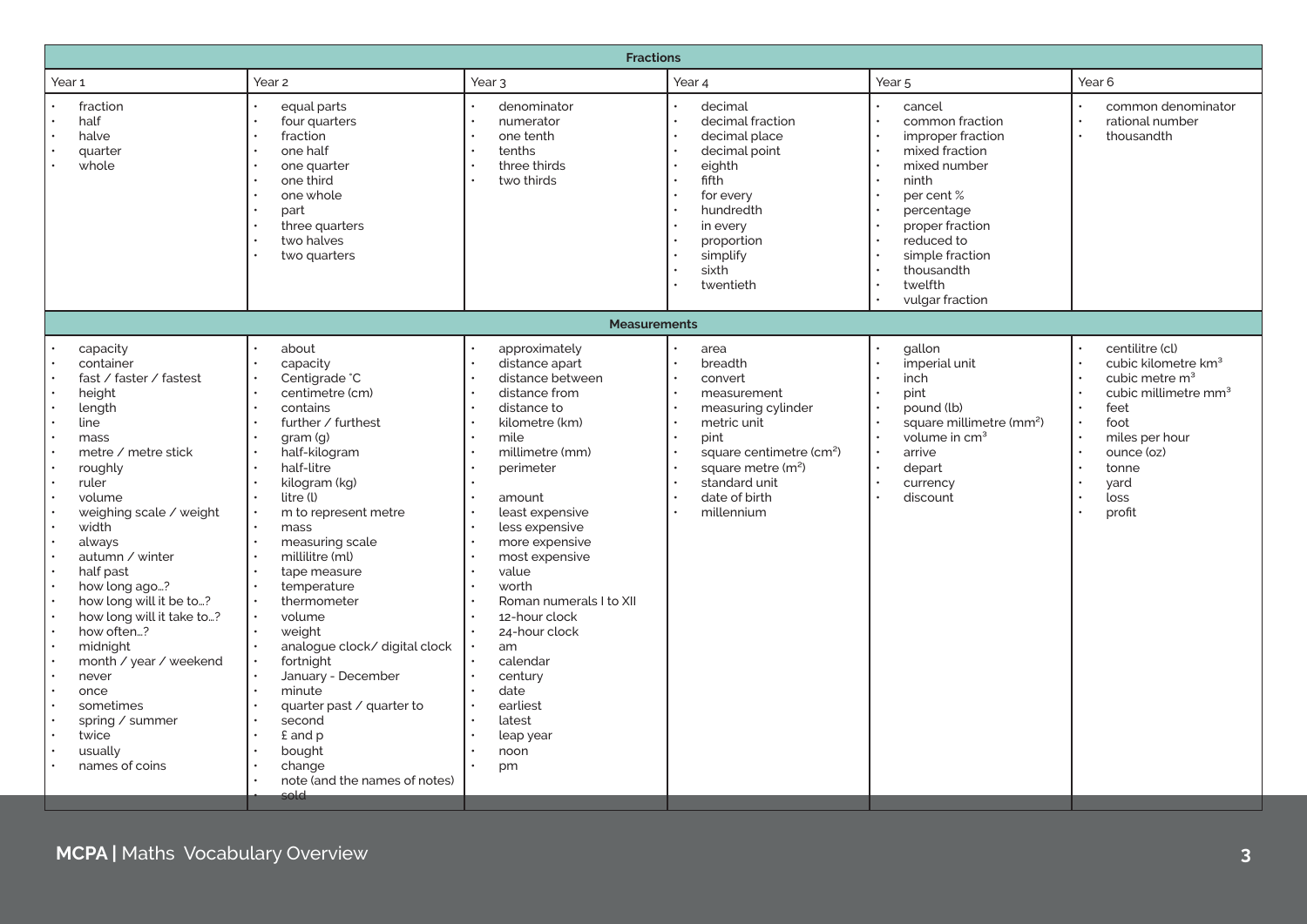| <b>Properties and Shapes</b>                                                                                                                                     |                                                                                                                                                                                                                                                                                                                                           |                                                                                                                                                                                                                                                                                     |                                                                                                                                                                                                                                                                                                           |                                                                                                                                                                                                                                                                                                                       |                                                                                                                                                                                                                        |
|------------------------------------------------------------------------------------------------------------------------------------------------------------------|-------------------------------------------------------------------------------------------------------------------------------------------------------------------------------------------------------------------------------------------------------------------------------------------------------------------------------------------|-------------------------------------------------------------------------------------------------------------------------------------------------------------------------------------------------------------------------------------------------------------------------------------|-----------------------------------------------------------------------------------------------------------------------------------------------------------------------------------------------------------------------------------------------------------------------------------------------------------|-----------------------------------------------------------------------------------------------------------------------------------------------------------------------------------------------------------------------------------------------------------------------------------------------------------------------|------------------------------------------------------------------------------------------------------------------------------------------------------------------------------------------------------------------------|
| Year <sub>1</sub>                                                                                                                                                | Year <sub>2</sub>                                                                                                                                                                                                                                                                                                                         | Year <sub>3</sub>                                                                                                                                                                                                                                                                   | Year 4                                                                                                                                                                                                                                                                                                    | Year <sub>5</sub>                                                                                                                                                                                                                                                                                                     | Year <sub>6</sub>                                                                                                                                                                                                      |
| cuboid<br>cylinder<br>point<br>pointed<br>set<br>sort                                                                                                            | $2\mathsf{D}$<br>$\bullet$<br>3D<br>$\bullet$<br>circular<br>$\bullet$<br>edge<br>$\bullet$<br>hexagon<br>horizontal<br>kite<br>line of symmetry<br>mirror line<br>oblong<br>octagon<br>pentagon<br>polygon<br>prism<br>property<br>quadrilateral<br>rectangular<br>reflection<br>surface<br>triangular<br>vertex<br>vertical<br>vertices | acute angle<br>angle<br>greater angle than<br>hemisphere<br>hexagonal<br>irregular<br>non-symmetrical<br>obtuse angle<br>octagonal<br>parallel<br>pentagonal<br>perpendicular<br>polyhedron<br>regular<br>right angle<br>right-angled triangle<br>semi-circle<br>smaller angle than | base<br>closed<br>concave<br>construct<br>convex<br>cylindrical<br>equilateral triangle<br>heptagon<br>isosceles triangle<br>line symmetry<br>open<br>parallelogram<br>polygon<br>polyhedron<br>reflect<br>rhombus<br>scalene triangle<br>sketch<br>spherical<br>square-based<br>tetrahedron<br>trapezium | angle(s) at a point<br>$\bullet$<br>angle(s) on a straight line<br>$\bullet$<br>$\bullet$<br>axis of symmetry<br>congruent<br>$\bullet$<br>$\ddot{\phantom{0}}$<br>degrees<br>$\bullet$<br>diagonal<br>octahedron<br>$\bullet$<br>$\ddot{\phantom{0}}$<br>reflective symmetry<br>$\ddot{\phantom{a}}$<br>reflex angle | arc<br>circumference<br>concentric<br>cross-section<br>diameter<br>dodecahedron<br>qeometric<br>icosahedron<br>intersecting<br>intersection<br>kite<br>net<br>plane<br>radius<br>tangram<br>vertically opposite angles |
|                                                                                                                                                                  |                                                                                                                                                                                                                                                                                                                                           |                                                                                                                                                                                                                                                                                     | <b>Position and Direction</b>                                                                                                                                                                                                                                                                             |                                                                                                                                                                                                                                                                                                                       |                                                                                                                                                                                                                        |
| anti-clockwise<br>centre<br>clockwise<br>direction<br>half turn<br>journey<br>position<br>quarter turn<br>three-quarter turn<br>turn<br>underneath<br>whole turn | compass point<br>east<br>higher<br>lower<br>map<br>north<br><b>NSEW</b><br>plan<br>$\bullet$<br>route<br>south<br>straight line<br>west                                                                                                                                                                                                   |                                                                                                                                                                                                                                                                                     | angle measurer<br>compasses<br>coordinates<br>degree<br>first quadrant<br>NE. NW. SE. SW<br>north-east<br>north-west<br>origin<br>plot<br>rotate<br>set square<br>south-east<br>south-west<br>translation                                                                                                 | protractor<br>$\bullet$<br>$\ddot{\phantom{0}}$<br>rotation symmetry                                                                                                                                                                                                                                                  | four quadrants                                                                                                                                                                                                         |